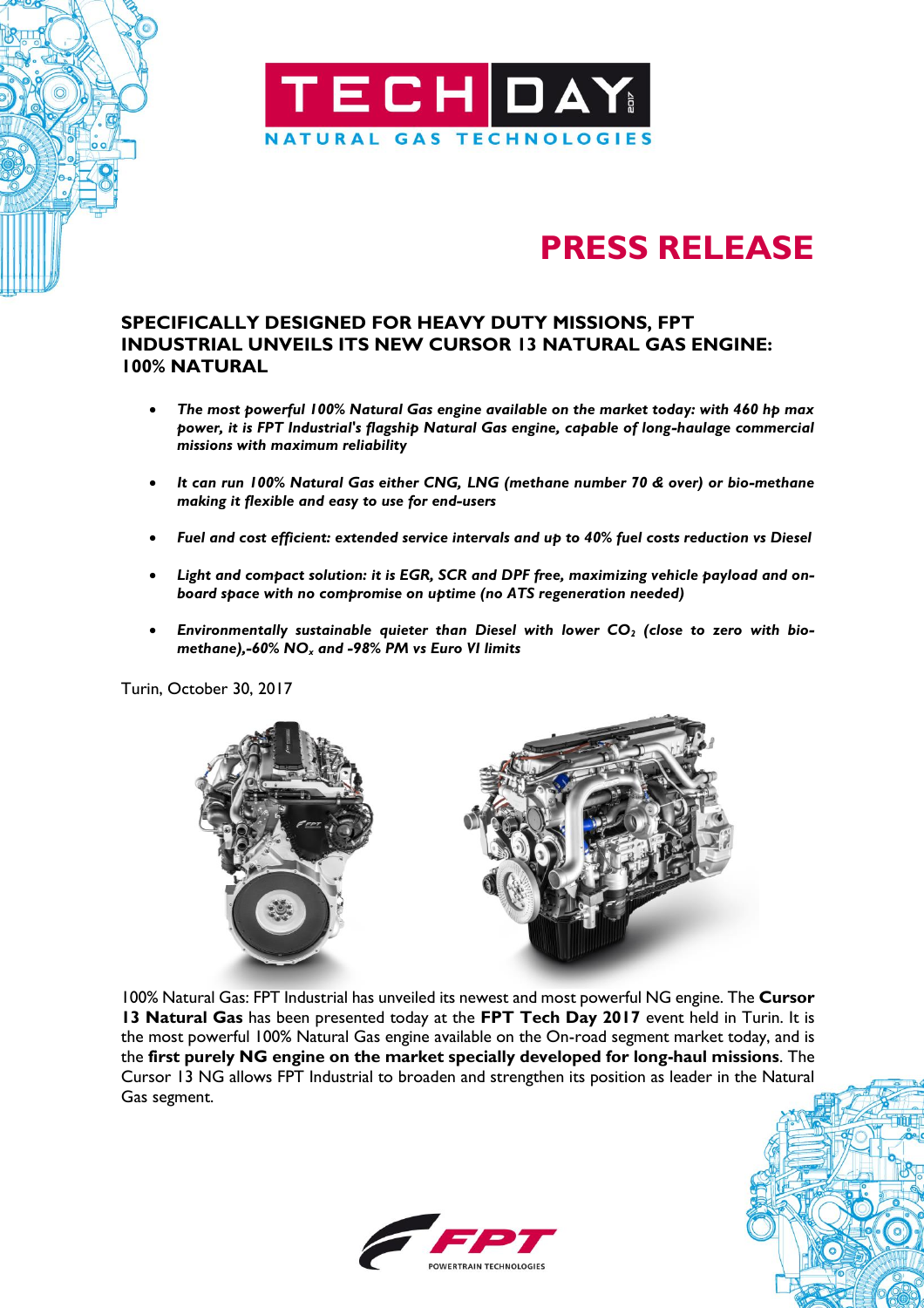

Leveraging FPT Industrial's cutting-edge technologies and reliability, proven by more than 30,000 NG engines sold worldwide in the last 20 years, the Cursor 13 NG delivers power up to **460 hp @ 1,900 rpm** and **torque up to 2,000 Nm @ 1,100 rpm**, thus offering up to 15% more power and 18% more torque than FPT Industrial's 8.7 liter NG engine. Cursor 13 NG is a mono-fuel 100% Natural Gas and an easy-to-use solution for end-users, since it can run with **CNG** (Compressed Natural Gas), **LNG** (Liquefied Natural Gas) starting from **"methane number" 7**0 and **biomethane**. The bio-methane solution is capable of **reducing CO**₂ **emission levels near zero**.

The use of bio-methane has the added benefit of reducing dependency from fossil fuels, as it can be generated from agricultural and urban waste, sewage, or waste from the food industry. It can be produced locally, dramatically **reducing the need for transporting energy and the related CO**₂ **emissions**. In addition, its production process creates valuable by-products, such as bio- CO₂ for refrigerated units and bio-fertilizer for agriculture.



The new Cursor 13 NG engine, as well as other FPT Industrial NG engines, uses stoichiometric combustion to generate its power. Since 1995 this has been FPT Industrial's chosen technology, proving to be a viable and cost-efficient solution available **today to meet Euro VI Step C** emission limits. Thanks to the stoichiometric combustion the Cursor 13 NG complies with this standard with a simple and easy-to-install 3 way catalyst with **no-EGR**, **no-SCR** and **no-DPF** (regeneration free solution). The new engine's  $CO<sub>2</sub>$  emission level is significantly lower (-9%) compared to Diesel and can reach near zero by using bio-methane. At the same time, Cursor 13 NG allows a 98% PM reduction and  $NO<sub>x</sub>$  emissions which are 48% lower when compared to Euro VI compliant Diesel engines. Furthermore, Natural Gas engines decrease noise pollution with a smoother and quieter engine combustion cycle (Otto cycle, 12:1 compression ratio, which is far below the 17:1 ratio of the Diesel cycle), **slashing vehicle noise pollution operation at less than 71 dB**.

**Sustainability for both environment and customers**: the EGR free combustion, as well as the multipoint fuel injectors and fuel rails, grant class leading fuel consumption: fuel cost savings is up to 30%-40% (depending on the fuel cost) compared to the Cursor 460 hp Diesel powered engine. The new Cursor 13 NG engine achieves **high reliability standards** both on mechanical and thermal stress thanks to the **Nickel-Resist cast-iron exhaust manifold**, water cooled wastegate turbocharger and **Compacted Graphite Iron (CGI)** cylinder head.